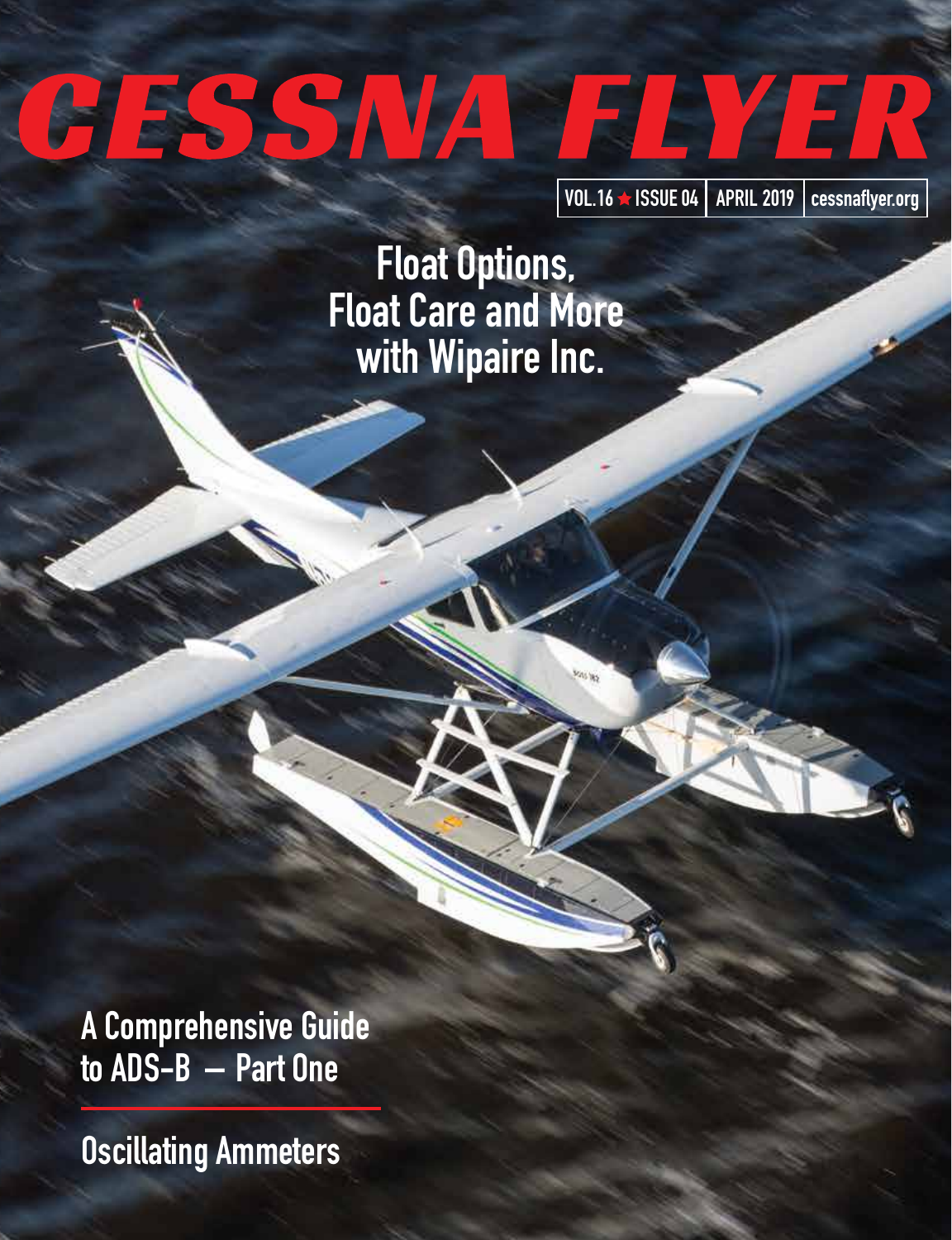

# STEVE ELLS **CONTROLLER AND ALL STEVE ELLS**

**Replacing seat rails and adding secondary seat stops**

# Hi Steve,

My mechanic just sent me pictures of the seat rails in my 1975 Cessna 172M, Serial No. 63472. He said the rails are no good and that I have to replace them. They have big cracks in them.

He wants to buy new seat rails from a company called McFarlane. Is that a good idea? I thought aftermarket stuff isn't as good as the parts from Cessna.

I don't want to regret buying aftermarket parts. What do you think?

Seat Rail Sandy

# Dear Sandy,

From your description of the cracks, your seat rails are beyond worn out. Good find by your mechanic; he deserves a six-pack of doughnuts.

I am greatly in favor of buying the replacement seat rails from the company your mechanic has recommended. McFarlane Aviation is, in my opinion, a godsend to Cessna owners. This company is in Baldwin City, Kansas, and seems to add more and more FAA-approved replacement parts for Cessna singles every day.

In my opinion, the McFarlane replacement seat rails are far better than the rails from Cessna. They are thicker through the web section and they are less expensive.

The seat rails for your 172M are (from left to right) Part Nos. 0511243-5 (outboard) and -4 (inboard) on the pilot's side; and 0511243-4 (inboard) and -6 (outboard) on the copilot's side. McFarlane uses Cessna part numbers and adds MC as a prefix to denote a McFarlane-produced part, so 0511243-5 becomes a MC0511243-5.

The industry has overwhelmingly chosen the McFarlane seat rails over the Cessna rails, to the point where it's hard to find a vendor that sells the seat rails made by Cessna. All the big parts vendors such as Aircraft Spruce and Specialty sell McFarlane seat rails.

Today's price for a set of McFarlane seat rails for your 172M is \$972. McFarlane also sells templates (\$6 to \$8, depending on model) that I've used to duplicate the rivet pattern of the origi-



*The Cessna inertia-reel-type stop can be installed in several different orientations. Cessna is providing the secondary seat stop parts free of charge until the end of 2023. Owners still need to pay for installation.* 

nal rails. The rivet spacing and placement vary from airplane to airplane, so using the template to transfer the rivet pattern to the new rail is critical.

The original rails were riveted in place when the floor assembly was being built up. Therefore, it can be very difficult to get the access needed to buck the backside of the new rivets. I've had to modify many a bucking bar to cover the nooks and crannies under the floor.

On Aug. 26, 2002, the FAA issued Revised Special Airworthiness Information Bulletin (SAIB) No. CE-90-03R2. This bulletin contained two important messages. First was the admonition that new seat rails are delivered with pilot holes only and that the installation is only airworthy if all the original fasteners are installed. That seems like a no-brainer, but I have seen rail installations that were approved for return-toservice without filling all the original holes with a fastener.

The second message in the SAIB is the approval to use screws

*Steve Ells has been an A&P/IA for 44 years. He is a commercial pilot with instrument and multi-engine ratings and loves utility and bush-style airplanes and operations. Ells was a tech rep and editor for Cessna Pilots Association and associate editor for* AOPA Pilot*. He owns Ells Aviation (EllsAviation.com) and lives in Templeton, California. Send questions and comments to editor@cessnaflyer.org.*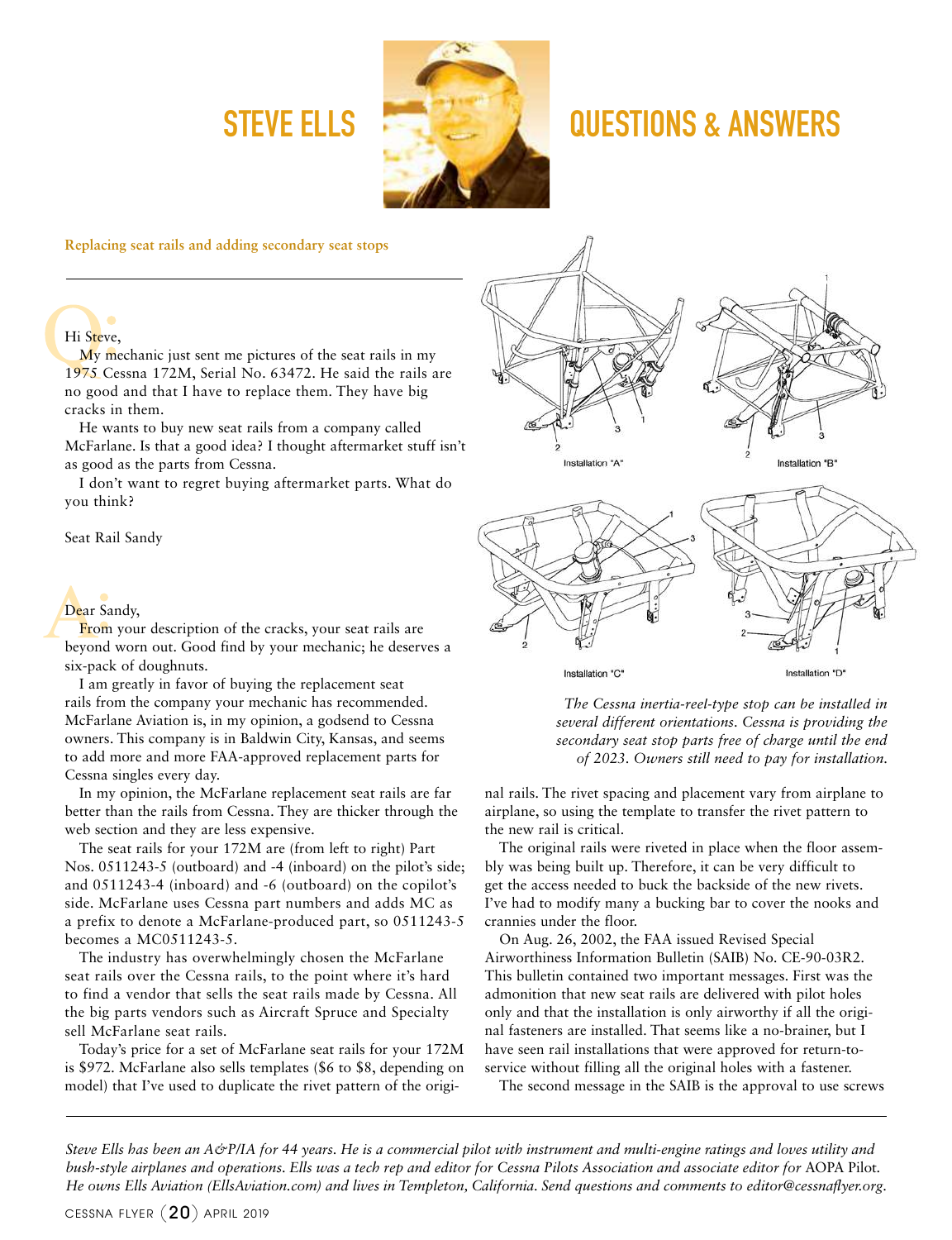in lieu of rivets to install the rails if the screws meet certain criteria and if the rails are spot-faced (to provide a flat surface) at each hole and the holes are reamed to fit the shank of the screws. This is the text:

*It is permissible to substitute screws with ultimate tensile strength exceeding 50 ksi. Example of such screws are AN515, AN520, AN525, MS35206, MS35207, MS35214, MS35215, MS35218, MS35219, MS51957, or MS51958 with lock nuts provided the holes are ream fit and spot faced.*

McFarlane also sells rivet kits and screw kits as well as the proper reamers and spot facing tool.

Since spot facing and hole reaming adds to labor costs, my preference is to use rivets in all the holes that are accessible for riveting and finish the job using screws. Riveting is quick and inexpensive. McFarlane's rivet kits cost just over \$25 while the screw kits are priced at slightly less than \$120. The spot face kit sells for slightly over \$80.

There are several Airworthiness Directives that focus on Cessna seats and seat rails. The original AD issued in 1987 was 87-20-03R2. It was superseded by 2011-10-09, which applies to all Cessna single-engine airplanes and the T303, 336 and 337 twin-engine Cessnas built prior to 1996. The 2011 AD says:

*[Existing AD 87-20-03R2] currently requires repetitive inspections and replacement of parts, if necessary, of the seat rail and seat rail holes; seat pin engagement; seat rollers, washers, and axle bolts or bushings; wall thickness of roller housing and the tang; and lock pin springs.* 

The new 2011-10-09 AD clarifies some of the inspections steps and adds illustrations.

McFarlane also sells a seat track wear gauge (McFarlane Part No. Gauge SR1) that makes wear inspections simple.

This is a very important AD, especially for early model, pre-1974 Cessna singles that only had a single locking pin to engage the hole in the seat rail. 1974 and later singles had two locking pins that engaged holes in the seat rails.

Wear in seat rails and seat rollers, roller housings and other parts has resulted in seats slipping during flight operations. If slippage occurs during takeoff roll, the seat will slide aft, rapidly taking the pilot and his grip on the control wheel with it. The result is an extreme pitch up at high power and low airspeed. This has resulted in more than one fatal crash.

Cessna issued Service Bulletin SEB89-2 titled "Pilot Seat Secondary Seat Stop Installation" back in 1989. It was superseded by SEB07-5 and has now been revised six times. *(A link to the most current version can be found in Resources. —Ed.)* The seat stop from Cessna consists of an inertia-reel-type strap reel that is attached to the seat base. The end of the strap is attached to a reinforced stud that is mounted in the floor. A release handle lets the reel rotate. When the handle is released, the reel locks, preventing the seat from sliding aft.

According to SEB07-5R6, the parts for the Cessna secondary seat stop system are free when the parts are ordered by a Cessna Service Center. Installation times vary from 2.5 to 4.9 hours. The free parts deadline has been extended to Dec. 31, 2023. To receive credit, the work must be completed by a Cessna Authorized Service Facility and a warranty clam submitted.

**continued on Page 83...**



*Aero Technologies' secondary seat stop, the Saf-T-Stop, is sold in pairs and slides over the pilot and copilot seat rails. Tightening the ring bolt puts pressure on the top of the seat rail. The company also makes a cargo ring for Cessna seat rails (topmost image).* 



*Loree Air offers the Aerostop seat lock secondary seat stop. This device slides over the Cessna seat rail and is secured using a lever, which applies a pressure pad on the top side of the seat rail.* 



*McFarlane Aviation's replacement seat rails are thicker through the web section than the OEM rails, and are less expensive, too. They are a popular choice with Cessna owners.*